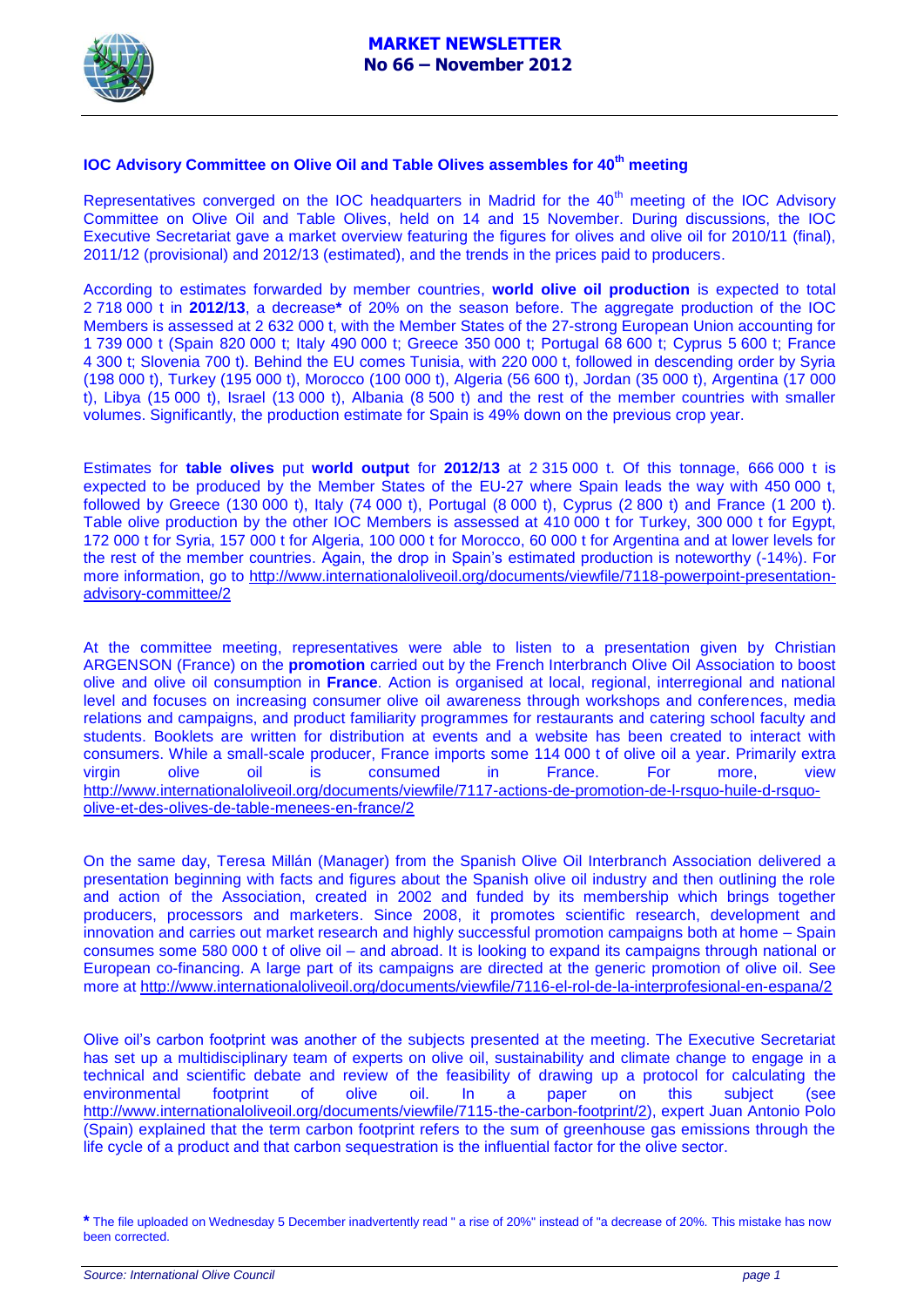

# **WORLD MARKET FOR OLIVE OIL AND TABLE OLIVES**

#### 1. **OLIVE OIL: 2011/12 CROP YEAR**

The data for the eight countries listed in the table below show that imports of olive oil and olive pomace oil through 2011/12 taken as a whole (October to September) increased in China (+38%), Japan (21%), Russia (+15%), Brazil (+9%) and the United States (+9%) but decreased in Canada (-1%) and flatlined in Australia. September data were not available for the EU at the time of publishing this newsletter. However, when compared with the data for the first eleven months of 2010/11, the October 11–August 12 signal a +19% rise in extra-EU/27 imports and a -1% drop in intra-EU/27 imports. Notably, extra-EU/27 imports started to move up from May 2012, possibly due to the poor harvest expectations for 2012/13.

| Olive oil imports (including olive-pomace oils) (t) |                  |          |          |          |          |          |                                                                                                                                                                                                |          |          |          |          |                 |        |                                 |          |                 |                                 |                 |        |                 |                 |                                                                                                             |         |                                                               |         |
|-----------------------------------------------------|------------------|----------|----------|----------|----------|----------|------------------------------------------------------------------------------------------------------------------------------------------------------------------------------------------------|----------|----------|----------|----------|-----------------|--------|---------------------------------|----------|-----------------|---------------------------------|-----------------|--------|-----------------|-----------------|-------------------------------------------------------------------------------------------------------------|---------|---------------------------------------------------------------|---------|
| <b>No</b>                                           | <b>Importing</b> |          |          |          |          |          | October 10 October 11 November 10 November 11 December 10 December 11 January 11 January 12 February 11 February 12 March 11 March 12 April 11 April 11 April 12 May 11 May 12 June 11 June 12 |          |          |          |          |                 |        |                                 |          |                 |                                 |                 |        |                 |                 |                                                                                                             |         | July 11 July 12 August 11 August 12 September 11 September 12 |         |
|                                                     | country          |          |          |          |          |          |                                                                                                                                                                                                |          |          |          |          |                 |        |                                 |          |                 |                                 |                 |        |                 |                 |                                                                                                             |         |                                                               |         |
|                                                     | Australia        | 2492.8   | 2571.2   | 3522.0   | 3027.0   | 3505.0   | 1580.0                                                                                                                                                                                         | 1887.0   | 3060.0   | 1723.0   | 2289.0   | 2523.0          | 3491.0 | 2679.0                          | 2082.0   | 3505.0          | 2121.0                          | 2524.0          | 2820.0 | 2079.0          | 2798.0          | 3845.1                                                                                                      | 3409.2  | 1662.0                                                        | 2651.0  |
|                                                     | Brazi            | 6852.5   | 5247.0   | 6461.1   | 8866.7   | 6002.8   | 6004.8                                                                                                                                                                                         | 5280.8   | 6414.7   | 6343.5   | 6453.8   | 5559.1          | 5615.9 | 4200.5                          | 4583.7   | 3981.5          | 5845.0                          | 4035.0          | 4715.5 | 5885.           | 5635.5          | 4250.6                                                                                                      | 7933.9  | 6185.5                                                        | 3687.8  |
|                                                     | Canada           | 3511.0   | 2903.0   | 3520.0   | 4080.0   | 3704.0   | 2980.0                                                                                                                                                                                         | 4402.0   | 2471.0   | 3210.0   | 2263.0   | 4469.0          | 4939.0 | 3738.0                          | 3453.0   | 3601.0          | 3802.0                          | 2546.0          | 2907.0 | 2684.0          | 2975.0          | 3078.6                                                                                                      | 4127.   | 2396.0                                                        | 3726.   |
|                                                     | China            | 1073.1   | 2364.0   | 2657.5   | 2901.2   | 4439.8   | 5638.7                                                                                                                                                                                         | 4125.6   | 3897.    | 1233.4   | 2063.    | 2332.7          | 2524.6 | 1714.6                          | 2472.9   | 2439.4          | 3200.7                          | 3170.0          | 3922.2 | 2802.4          | 5067.7          | 4284.4                                                                                                      | 6874.3  | 2954.3                                                        | 5041.2  |
|                                                     | Japan            | 2911.0   | 3085.0   | 2651.0   | 3064.0   | 3181.0   | 3392.0                                                                                                                                                                                         | 3254.0   | 3597.0   | 2785.0   | 3519.0   | 3206.0          | 2670.0 | 3087.0                          | 3897.0   | 3124.0          | 3801.0                          | 3029.0          | 3994.0 | 3302.0          | 5142.0          | 4263.8                                                                                                      | 4757.6  | 2729.0                                                        | 4653.0  |
|                                                     | Russia           | 2354.0   | 2511.0   | 2151.0   | 3486.0   | 2749.0   | 2854.0                                                                                                                                                                                         | 1703.0   | 1805.0   | 1972.0   | 1973.2   | 2423.9          | 2895.7 | 2584.6                          | 1992.2   | 2535.3          | 2521.5                          | 2394.0          | 2575.4 | 2078.4          | 2476.8          | 1756                                                                                                        | 2727.0  | 1761.0                                                        | 2688.6  |
|                                                     | <b>USA</b>       | 25040.5  | 20939.5  | 20490.0  | 29832.0  | 27938.0  | 23574.0                                                                                                                                                                                        | 19730.0  | 27739.0  | 26376.0  | 17383.0  | 31727.0 33277.0 |        | 21961.0 24527.0                 |          | 21638.0 28958.0 |                                 | 26121.0 23642.0 |        | 24512.0 33322.0 |                 | 25671                                                                                                       | 27035.0 | 20844.0                                                       | 26868.0 |
|                                                     | Extra-EU/27      | 4869.    | 6122.0   | 6586.0   | 4982.0   | 9821.0   | 6250.0                                                                                                                                                                                         | 6519.3   | 5174.4   | 9943.3   | 9715.7   | 8172.0          | 8034.6 | 10632.1                         | 1 7349.0 | 6355.0          | 16223.0                         | 5652.0          | 8252.0 | 6239.9          | 11527.0         | 3267.8                                                                                                      | 9336.9  | 5487.8                                                        | nd      |
|                                                     | Intra-EU/27      | 82141.7  | 86248.0  | 91566.6  | 87821.0  | 107612.0 | 99466.3                                                                                                                                                                                        | 92897.2  | 87352.9  | 92365.0  | 91360.0  |                 |        | 92284.6 91017.9 82597.0 73486.0 |          |                 | 85845.0 84312.0 89454.0 82074.0 |                 |        |                 | 78239.3 89543.0 | 80904.8                                                                                                     | 90612.0 | 88073.8                                                       | nd      |
|                                                     | Total            | 131245.6 | 131990.7 | 139605.2 | 148059.9 | 168952.6 | 151739.8                                                                                                                                                                                       | 139798.9 | 141511.1 | 145951.2 | 137019.8 |                 |        |                                 |          |                 |                                 |                 |        |                 |                 | 152697.3 154465.7 133193.8 123842.8 133024.2 150784.2 138925.0 134902.1 127822.7 158487.0 131322.5 156813.0 |         | 132093.4                                                      |         |

### 2. **TABLE OLIVES: 2011/12 CROP YEAR**

The figures reported in the next table show that table olive imports through the twelve months of the 2011/12 season (October–September) went up by +15% in Brazil but only +1% in Australia while they held steady in Canada. Moving in the other direction, imports dropped by -4% in the United States and -3% in Russia. At the time of publication, the September data were not available for the EU but when set against the data for the first eleven months of 2010/11, the October 11–August 12 figures show an overall -4% decrease in extra-EU/27 imports and a steady level of intra-EU/27 imports.

| Table Olive Imports (t) |               |         |         |         |         |         |         |         |         |         |         |                                                                                 |        |                                                                         |                                                         |  |                      |        |        |         |         |         |                                                                                                                                                                                                                                |
|-------------------------|---------------|---------|---------|---------|---------|---------|---------|---------|---------|---------|---------|---------------------------------------------------------------------------------|--------|-------------------------------------------------------------------------|---------------------------------------------------------|--|----------------------|--------|--------|---------|---------|---------|--------------------------------------------------------------------------------------------------------------------------------------------------------------------------------------------------------------------------------|
|                         | Importing     |         |         |         |         |         |         |         |         |         |         |                                                                                 |        |                                                                         |                                                         |  |                      |        |        |         |         |         | October 10 October 11 November 10 November 11 December 10 December 11 January 11 January 11 January 11 JFebruary 12 March 11 March 11 March 12 April 11 April 12 July 11 May 12 July 11 July 12 July 11 July 12 August 11 Augu |
|                         | country       |         |         |         |         |         |         |         |         |         |         |                                                                                 |        |                                                                         |                                                         |  |                      |        |        |         |         |         |                                                                                                                                                                                                                                |
|                         | Australia     | 934.0   | 1072.0  | 1649.0  | 1734.0  | 2222.0  | 1613.0  | 1347.0  | 1510.0  | 1787.0  | 1515.0  | 1489.0                                                                          | 1768.0 | 1221.0                                                                  | 1239.0 1608.0                                           |  | 1686.0 1147.0 1426.0 | 1263.0 | 1270.0 | 1622.0  | 1488.0  | 1348.0  | 1482.0                                                                                                                                                                                                                         |
|                         | Brazil        | 9168.4  | 9746.   | 8854.5  | 2350.8  | 8209.   | 10340.0 | 6227.5  | 7069.0  | 5001.2  | 5538.3  | 5455.6                                                                          | 7868.7 |                                                                         | 5144.3 7641.4 6988.5 3857.9 6142.6 2166.6 7054.8 6356.9 |  |                      |        |        | 8806.6  | 13581.7 | 9939.6  | 13381.4                                                                                                                                                                                                                        |
|                         | Canada        | 2346.0  | 2953.7  | 2401.4  | 2577.0  | 2023.9  | 2024.3  | 2165.0  | 1743.0  | 2029.0  | 2018.0  | 2610.0                                                                          | 2269.0 |                                                                         | 2180.0 2071.0 2119.0 2489.0 2039.0 2365.0 2832.0 2303.0 |  |                      |        |        | 2411.0  | 2114.0  | 2277.0  | 2641.0                                                                                                                                                                                                                         |
|                         | <b>Russia</b> | 6955.0  | 7707.0  | 9345.0  | 9949.0  | 9763.0  | 7889.0  | 4867.9  | 3001.9  | 4778.9  | 5430.6  | 5521.4                                                                          | 5501.0 | 5483.9   4395.7   5402.8   3959.4   4325.7   4489.0   5042.0   4898.5   |                                                         |  |                      |        |        | 5794.0  | 6759.7  | 4725.9  | 5561.                                                                                                                                                                                                                          |
|                         | <b>USA</b>    | 10327.  | 10492.0 | 12400.0 | 0928.0  | 13064.0 | 9927.0  | 10736.0 | 10015.0 | 9654.0  | 8512.0  | 11384.0                                                                         |        | 11674.0 12228.0 12373.0 11008.0 11914.0 12184.0 11965.0 12305.0 13290.1 |                                                         |  |                      |        |        | 14178.0 | 12067.0 | 8869.   | 9065.                                                                                                                                                                                                                          |
|                         | Extra-EU/27   | 9375.   | 9143.8  | 10030.9 | 8542.8  | 8674.8  | 8239.6  | 7412.0  | 8224.3  | 8843.7  | 8302.9  | 12280.3                                                                         |        | 10286.7 10505.8 10949.9 12576.0 11668.2 9891.9 10145.0 8958.9 10273.7   |                                                         |  |                      |        |        | 9823.5  | 8482.7  | 7066.   |                                                                                                                                                                                                                                |
|                         | Intra-EU/27   | 27096.4 | 26049.3 | 27003.6 | 27485.4 | 24003.5 | 24061.2 | 21276.9 | 34645.  | 24855.8 | 22558.  | 26714.6 26453.6 27804.5 24550.9 32171.4 28798.3 31782.3 27857.9 25953.0 27294.2 |        |                                                                         |                                                         |  |                      |        |        | 24662.5 | 23443.  | 23521.0 |                                                                                                                                                                                                                                |
|                         | <b>Total</b>  | 66201.9 | 67163.9 | 71684.4 | 73567.0 | 67960.3 | 64094.1 | 54032.3 | 66208.3 | 56949.6 | 53875.1 | 65454.9 65821.0 64567.5 63220.9 71873.7 64372.8 67512.5 60414.5 63408.7 65686.3 |        |                                                                         |                                                         |  |                      |        |        | 67297.6 | 67936.2 | 57746.5 |                                                                                                                                                                                                                                |

#### **PRODUCER PRICE TRENDS**

Graphs 1 and 3 track the weekly movements in the prices paid to producers for extra virgin olive oil and refined olive oil in the top EU producing countries. The monthly price movements for the same two grades of oil are given in Graphs 2 and 4.

**Extra virgin olive oil:** Compared with the same period a season earlier, prices started to rise sharply in **Spain** in late June, reaching €2.64/kg by the second last week of September. They then switched course in the last week of October, reaching **€2.40/kg** by the second last week of November. Although this represents a 9% drop from the September peak, it is still +27% higher than a season earlier. These price movements have to be viewed in a context where the estimates for 2012/13 are becoming more accurate as harvest moves forward. It must also be remembered that prices have been very low in Spain through the last two crop years and that this increase brings them up to the level of March 2008. After rising within the space of two months from €2.38/kg in the first week of August to €2.90/kg in the first week of October (see Graph 1), producer prices in **Italy** dropped suddenly to an intermediate level of **€2.62/kg,** but still equating with a rise of +3% from the season before. In **Greece** producer prices have risen more evenly and slowly over the last three months, going up by +15% from  $\epsilon$ 1.82/kg (late July) to €**2.24/kg** (second last week of November 2012).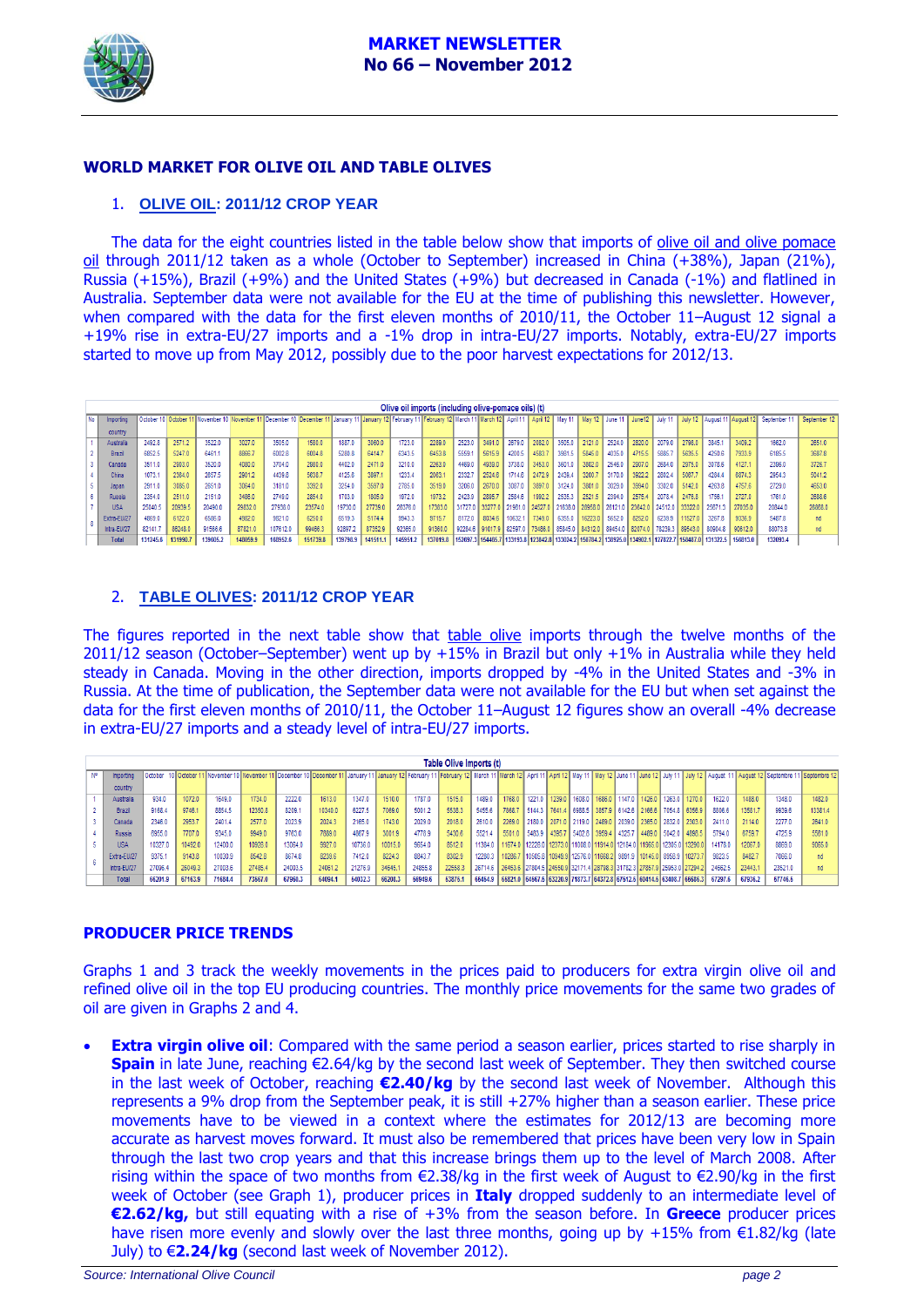



Graph 1



Graph 2